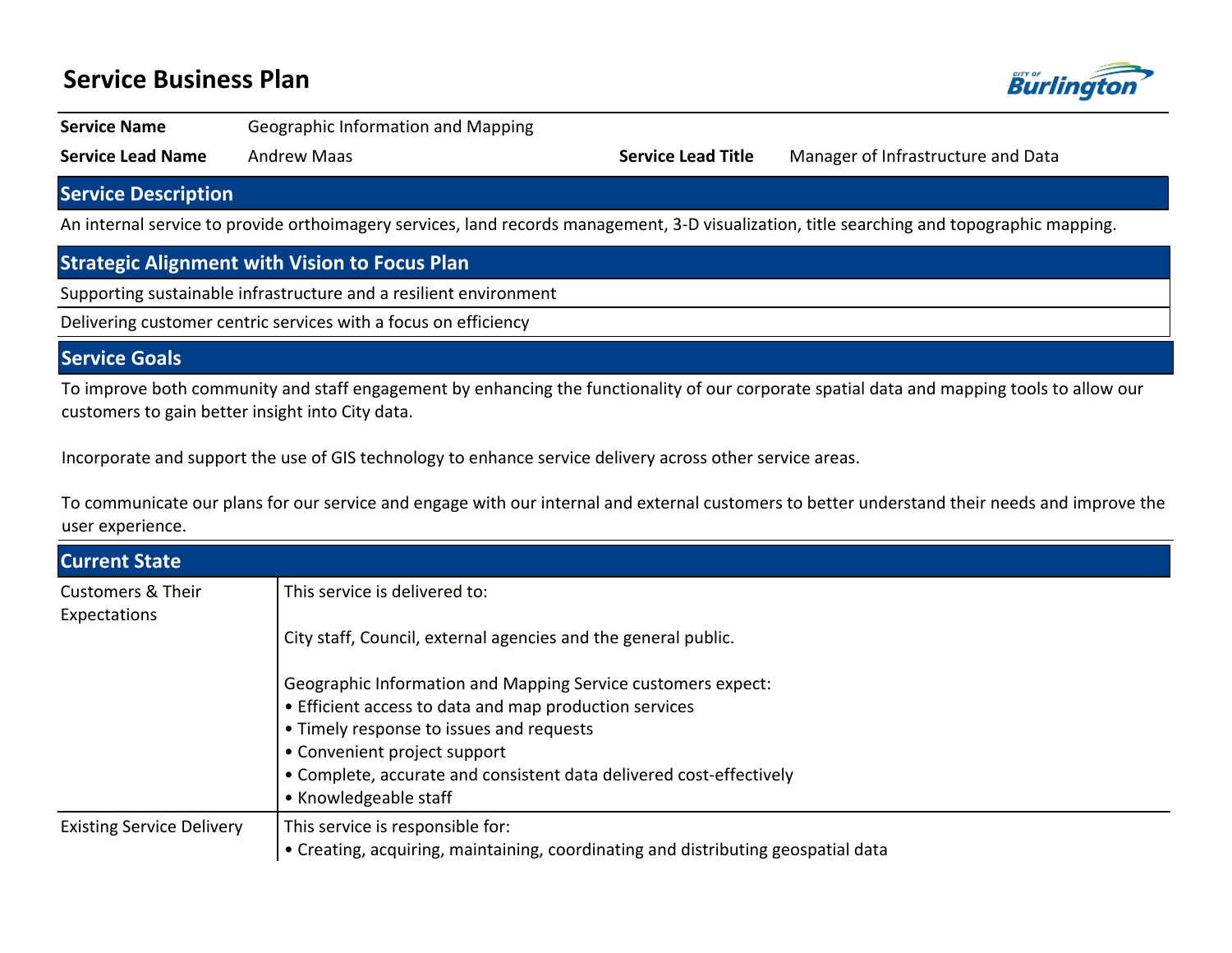|                                                                  | • Providing project coordination and support services to enhance business processes<br>• Researching potential investments in geospatial data and technology<br>. Developing new map applications and integration tools to enhance business processes at the City<br>• Providing customer support for property-related enquiries<br>• Providing mapping and support services for the Emergency Operations Committee<br>• Open data and online mapping application management<br>• Managing department-related documents, including plans and reports<br>• Custom map production and plotting services for City staff and the public<br>• Creating awareness and promoting the use of technology |
|------------------------------------------------------------------|-------------------------------------------------------------------------------------------------------------------------------------------------------------------------------------------------------------------------------------------------------------------------------------------------------------------------------------------------------------------------------------------------------------------------------------------------------------------------------------------------------------------------------------------------------------------------------------------------------------------------------------------------------------------------------------------------|
| <b>Existing Customer</b><br>Engagement Tools /<br><b>Methods</b> | In-person meetings with staff; website feedback; by phone (via dedicated line); email; surveys; open data portal;<br>internal work shops and events; training sessions                                                                                                                                                                                                                                                                                                                                                                                                                                                                                                                          |
| Is this Service Provincially<br>Legislated?                      | N/A<br>No.                                                                                                                                                                                                                                                                                                                                                                                                                                                                                                                                                                                                                                                                                      |
| For this Service are there<br>Approved Service<br>Standards?     | N/A<br>No.                                                                                                                                                                                                                                                                                                                                                                                                                                                                                                                                                                                                                                                                                      |

| <b>Programs</b>                         |                                                                                                                                                                                                                                                                                                                        |
|-----------------------------------------|------------------------------------------------------------------------------------------------------------------------------------------------------------------------------------------------------------------------------------------------------------------------------------------------------------------------|
| Property/Land Information<br>Service    | Provides and maintains property record data in corporate systems.<br>Reviews municipal addressing and ownership information.<br>Contracts and/or carries out data collection assignments.<br>Provides Engineering-related records management support.                                                                  |
| Spatial Data Management<br>and Analysis | Develops and maintains data as an asset.<br>Creates and/or licenses, maintains, documents and shares a variety of data.<br>Supports core applications and performs spatial analysis for better business and strategic decisions.<br>Provides data support and technical expertise during implementation of technology. |
| <b>Map Production Service</b>           | Creates, presents and publishes graphics, charts or maps to meet specific customer requirements.<br>Provides equipment support and print materials.                                                                                                                                                                    |
| Corporate GIS Advocacy                  | Provides leadership in solution recommendations for mapping and open data and technical support in the<br>development of these recommendations to enhance decision making and integration with other City applications.                                                                                                |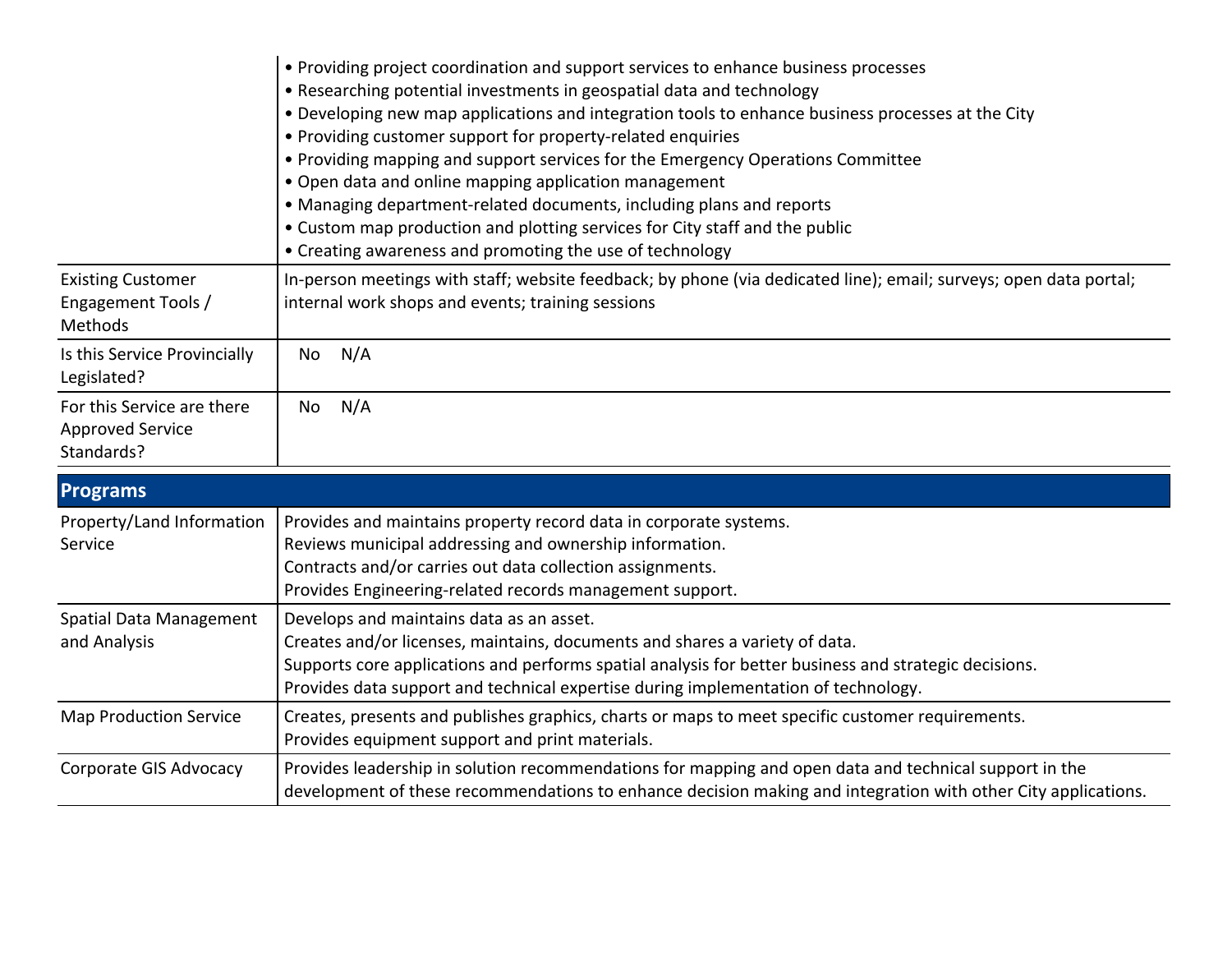Open Data **Ensure the City is providing open data at no cost to allow for transparency, accountability, sharing of knowledge and** information with the hope that this will lead to collaboration and innovation for the benefit of citizens, businesses and visitors.

#### **Recent Continuous Improvement Initiatives**

In 2019, participated in the development of an internal web GIS portal (GIS@Work) providing a one-stop location for staff to find all mapping related applications, documents and information about corporate GIS data.

In 2019 the service continued to implement further quality assurance and data integrity scripts to analyze and report on data in our GIS system. These tools help us to identify and correct errors/omissions helping to mitigate risk due to these errors.

In 2019 the service participated in the design and implementation of a new mapping application called 'Explore Burlington'. This application took advantage of new technology to provide the public with a more intuitive way to discover City of Burlington parks, facilities, sports fields, playgrounds, downtown parking and trees.

In 2019, the service designed and implemented a new permits mapping application that allows the public and staff to view many of the City's permits that have been issued to understand better, at a glance, what is happening in the City.

In 2018 the service implemented quality assurance and data integrity scripting tools to analyze and report on data in our GIS system. These tools helped us to identify and correct errors/omissions helping to mitigate risk due to these errors.

In 2018 the service implemented tools to maintain road closure information in our corporate GIS system. Utilizing our cloud GIS service, this information was then shared with the Waze application allowing live updates of our road closures (construction, events etc) to be shared with drivers who use the Waze application.

In 2018, through the use of the Enterprise Advantage program, a mobile mapping solution was implemented to support Fire services in their trucks. The mapping solution replaced paper map books (used solely for backup now) and provides relevant, up to date GIS data to give Fire services locational intelligence in their trucks.

In 2018, the service implemented many new mapping applications for the public and staff enhancing the quality of the Navigate Burlington GIS landing page. Some of these enhancements included Leaf Collection, Road Closure and Election support.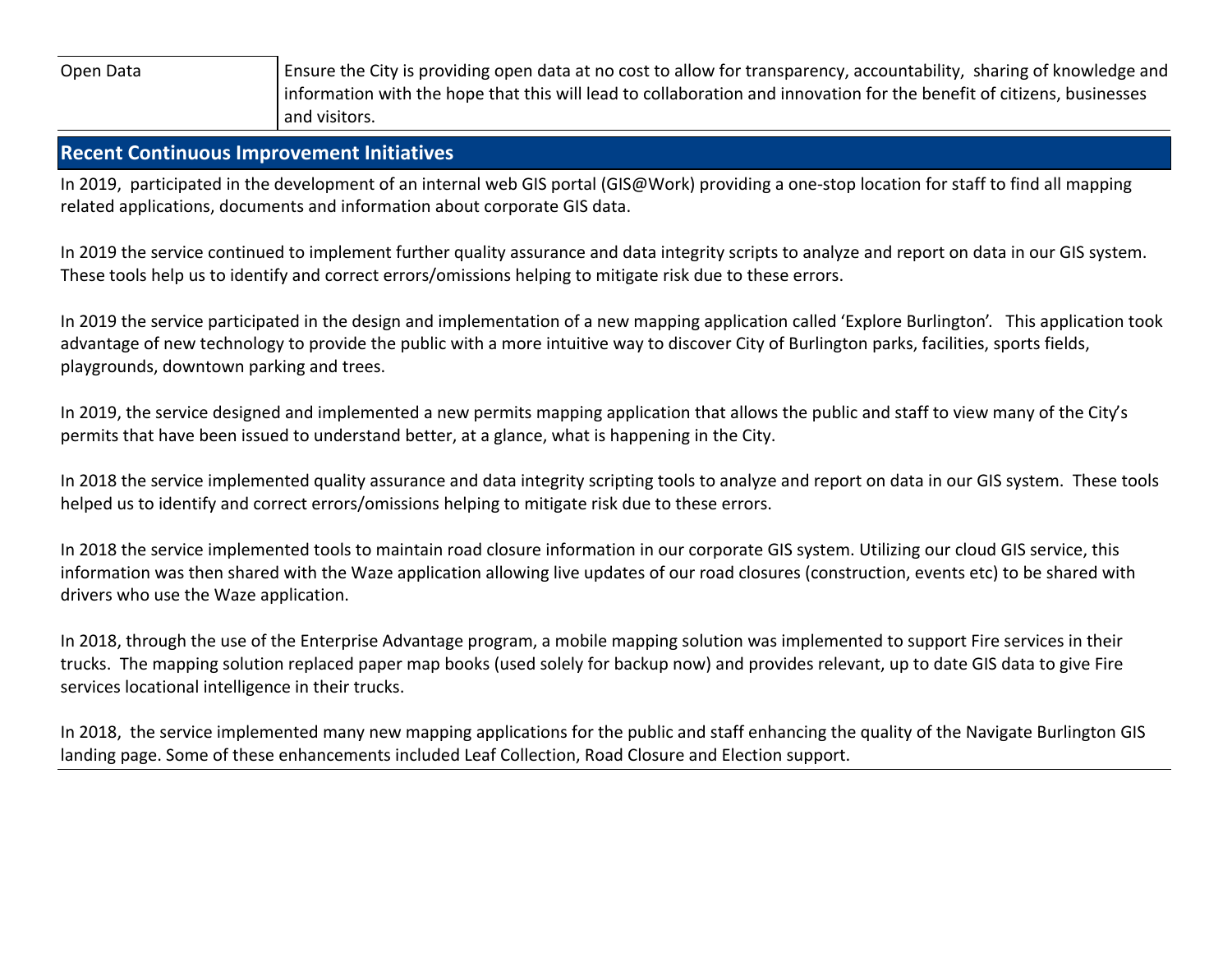### **Environmental Considerations**

By providing online mapping resources, both mapping applications and open data, the service is providing information that can be viewed without the need to print maps. Moving away from hardcopy mapping and realizing the benefit of integrated mapping solutions that allow our users to visualize and analyze data online using their phone or desktop saves users a trip to cityhall and/or hardcopy printing.

| <b>Emerging Opportunities and Anticipated Risks</b> |                                                                                                                                                                                                                                                                                                                                                  |  |  |
|-----------------------------------------------------|--------------------------------------------------------------------------------------------------------------------------------------------------------------------------------------------------------------------------------------------------------------------------------------------------------------------------------------------------|--|--|
| <b>Emerging Opportunities</b>                       | The internal and public services are increasingly aware that tools exist to visualize, analyze and enrich the data they<br>own. Using these tools will help achieve efficiencies, communicate information, engage citizens and generally<br>support more informed decisions.                                                                     |  |  |
|                                                     | There are opportunities to build upon our existing geospatial datasets by developing new internal applications and<br>coordination of data acquisition/data collection projects.                                                                                                                                                                 |  |  |
|                                                     | The role of the Geographic Information and Mapping service can be expanded beyond traditional uses within Capital<br>Works, City Building and Roads, Parks and Forestry. The service can be used to support a variety of government<br>functions and provide the opportunity to minimize costs and maximize benefits for the City's investments. |  |  |
| <b>Anticipated Risks</b>                            | Resource usage will increase with the growing number of corporate systems, applications and datasets.                                                                                                                                                                                                                                            |  |  |
|                                                     | Data integrity and reliability poses a risk due to the increasing volume of data being managed. The data supports a<br>wide range of business applications, which are used to make important business and strategic decisions.                                                                                                                   |  |  |
|                                                     | Customers have come to expect near real-time access to data, which will require new systems and processes. The<br>Information Technology Service will be depended on to provide the support necessary to use new innovative<br>technologies and assist with process improvements.                                                                |  |  |
| <b>Enterprise Risk</b><br>Considerations            |                                                                                                                                                                                                                                                                                                                                                  |  |  |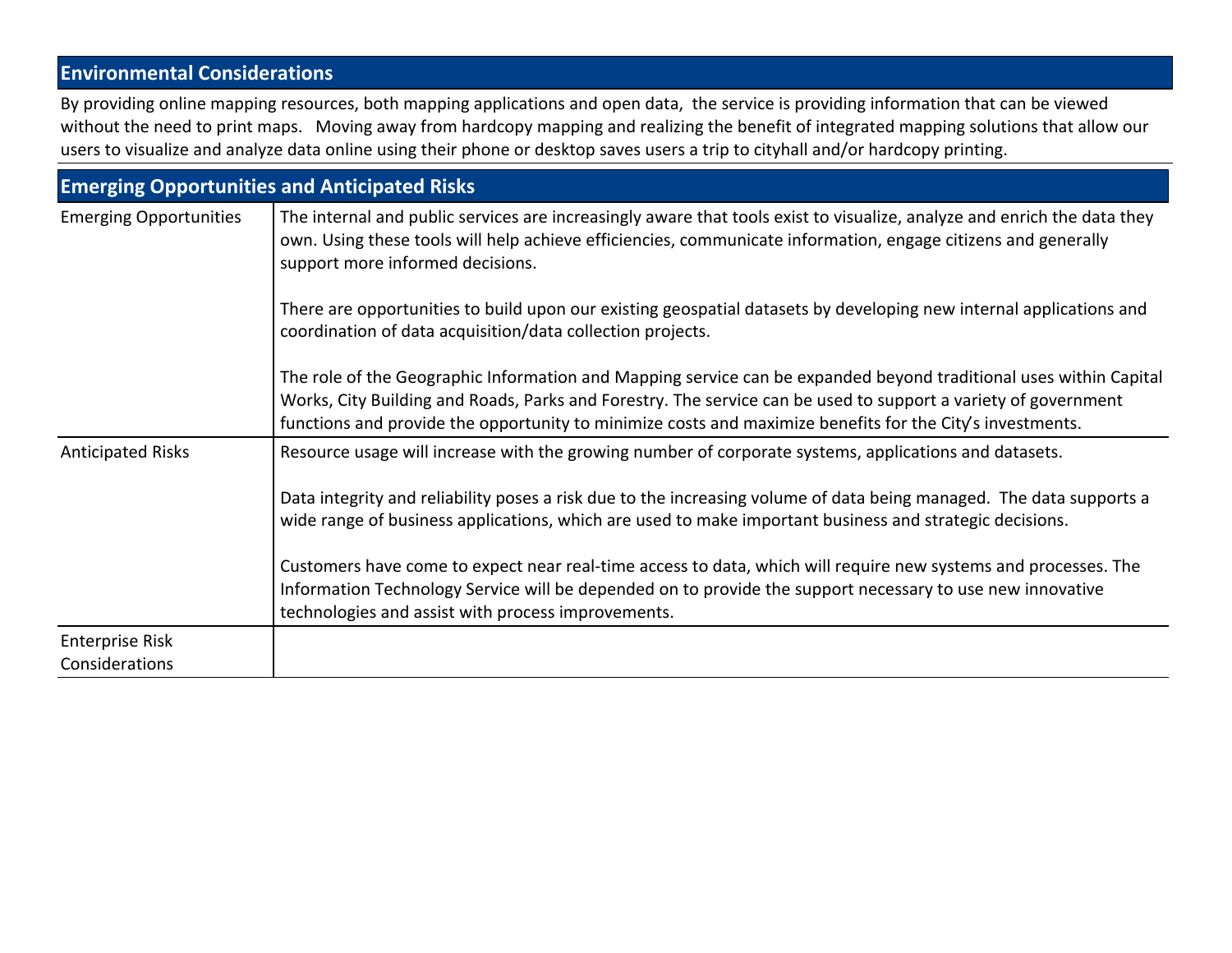| <b>Service Initiatives</b>                                                                                                                                                                                                                                                                                               | <b>Target Completion</b> |
|--------------------------------------------------------------------------------------------------------------------------------------------------------------------------------------------------------------------------------------------------------------------------------------------------------------------------|--------------------------|
| Enhance and improve the internal use of GIS by providing a GIS Portal for staff as a one-stop shop for all of their GIS<br>applications and tools. In conjunction with the portal implementation, conduct a best practices review of the<br>Burlington GIS Centre looking to take advantage of improved web technology.  | Dec 2019                 |
| Continue to develop an awareness in City services of the opportunities to power the services through locational<br>intelligence offered by maps and applications. Leverage GIS in corporate projects such as CRM, EAMS and BI.                                                                                           | Dec 2019                 |
| Implement a field asset data collection and inspection program to support the Asset Management service. Access to<br>technology and real-time data in the field will improve efficiencies and the accuracy and reliability of data.                                                                                      | Apr 2020                 |
| Further develop the quality assurance plan to ensure data integrity and manage risk due to errors. Make use of FME<br>server to automate scripts currently used for data integrity checks. Areas to review include accuracy in both position<br>and attribute, age of data and errors caused through processing of data. | Jun 2020                 |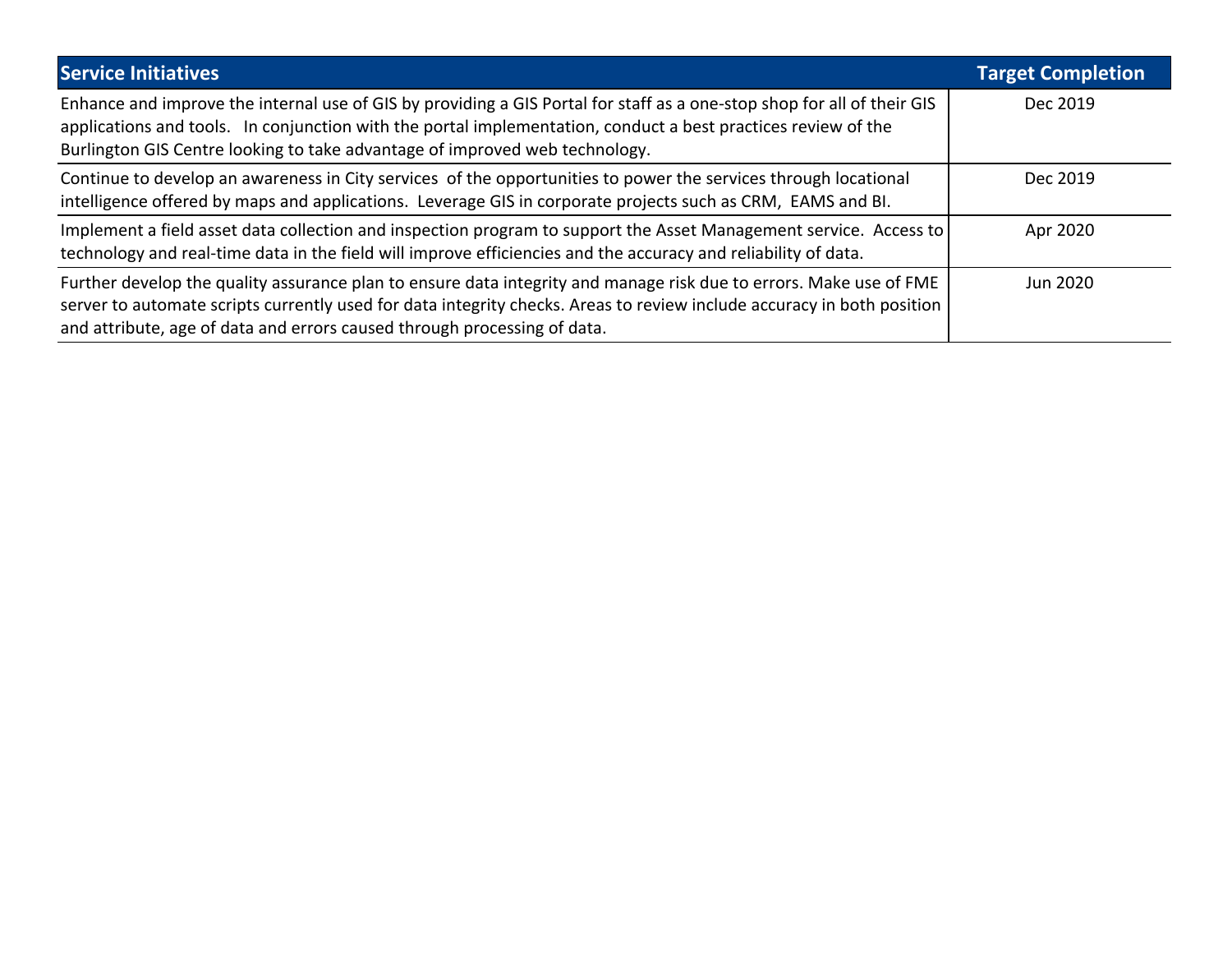# **MEASURING SUCCESS**

#### **How much did we do?**

| <b> Performance</b>       | 2015   | 2016   | 2017   | 2018   | 2019            | 2020            | 2021            | 2022            |
|---------------------------|--------|--------|--------|--------|-----------------|-----------------|-----------------|-----------------|
| <b>Measurement</b>        | Actual | Actual | Actual | Actual | <b>Forecast</b> | <b>Forecast</b> | <b>Forecast</b> | <b>Forecast</b> |
| Total number of Property- | 357    | 543    | 472    | 411    | 576             | 580             | 580             | 580             |
| related Requests for      |        |        |        |        |                 |                 |                 |                 |
| Information               |        |        |        |        |                 |                 |                 |                 |
| Total number of           | 650    | 431    | 364    | 222    | 320             | 300             | 280             | 280             |
| mapping/data requests     |        |        |        |        |                 |                 |                 |                 |
| processed                 |        |        |        |        |                 |                 |                 |                 |
| Number of Datasets        | 223    | 231    | 242    | 254    | 266             | 300             | 320             | 320             |
| <b>Utilized</b>           |        |        |        |        |                 |                 |                 |                 |

#### **How well did we do it?**

| Performance           | Property Requests- Response Time (all sources)                                                                                                                                                                                                                                                                                                                                                                                                                                                                                                                                                                                                                                                                                                   |  |  |  |
|-----------------------|--------------------------------------------------------------------------------------------------------------------------------------------------------------------------------------------------------------------------------------------------------------------------------------------------------------------------------------------------------------------------------------------------------------------------------------------------------------------------------------------------------------------------------------------------------------------------------------------------------------------------------------------------------------------------------------------------------------------------------------------------|--|--|--|
| <b>Measurement</b>    |                                                                                                                                                                                                                                                                                                                                                                                                                                                                                                                                                                                                                                                                                                                                                  |  |  |  |
| Story behind the data | Property requests relate to City and privately owned land. The source of these requests can be<br>internal or external. Requests typcally fall into four categories: cadastral (surveys, plans,<br>easements), addressing, deemed street width verification, or servicing.<br>The amount of investigation required for each request varies. Requests are increasingly complex,<br>and often rely on input from other service areas (Corporate Legal, Development Review) or<br>external agencies (Teranet, etc). As a result, the response time is steadily increasing. Utilizing<br>the ITS Service desk tool, the service is effectively handling and prioritizing any requests received<br>improving response time and customer satisfaction. |  |  |  |

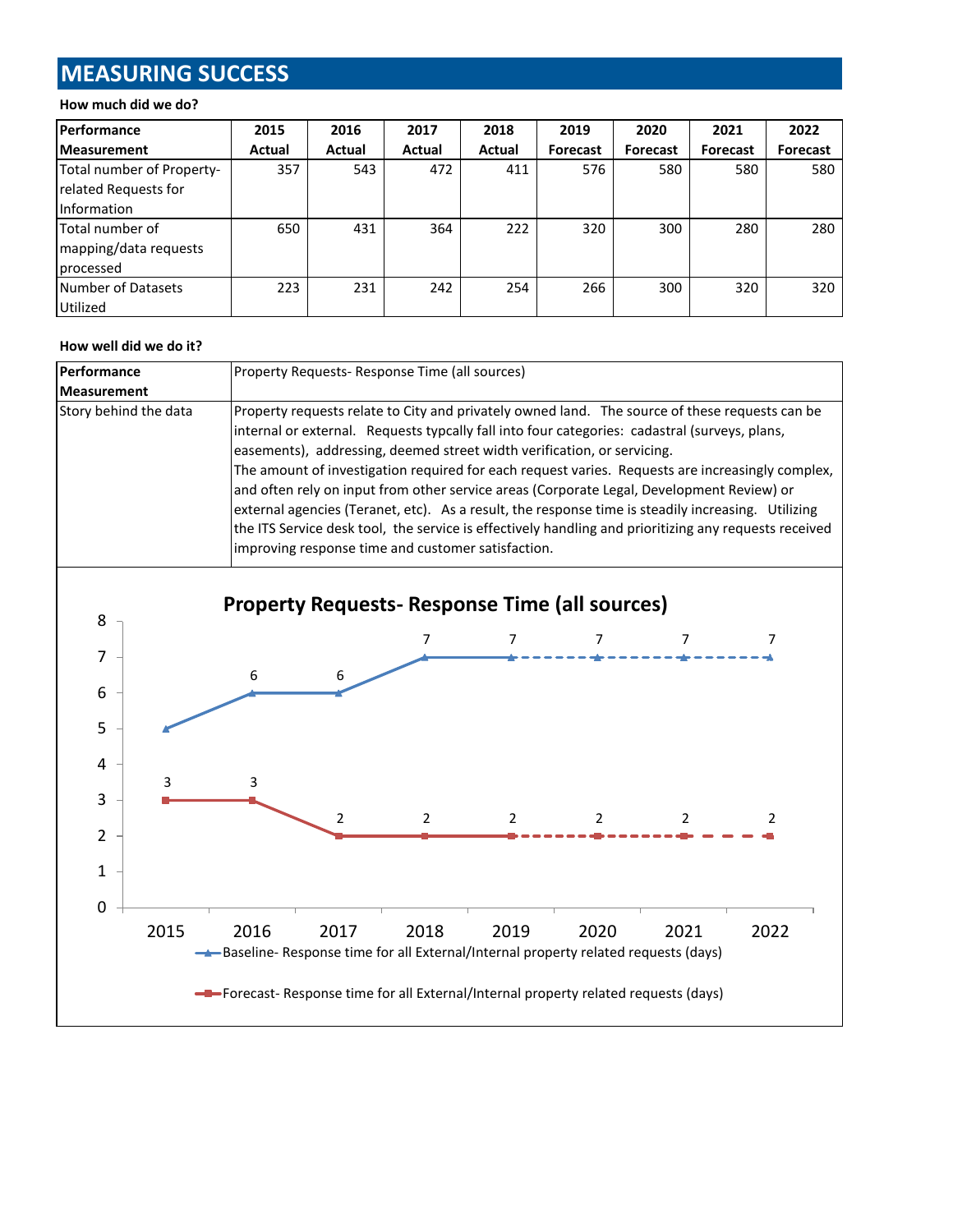| Performance           | Map Production/Plotting Services-Turnaround Time (all sources)                                                                                                                                                                                                                                                                                                                                                                                                                                                                                                                                                                                             |
|-----------------------|------------------------------------------------------------------------------------------------------------------------------------------------------------------------------------------------------------------------------------------------------------------------------------------------------------------------------------------------------------------------------------------------------------------------------------------------------------------------------------------------------------------------------------------------------------------------------------------------------------------------------------------------------------|
| <b>Measurement</b>    |                                                                                                                                                                                                                                                                                                                                                                                                                                                                                                                                                                                                                                                            |
| Story behind the data | The service area receives several hundred unique requests each year for custom graphics, charts<br>and maps. Requests that require detailed map production typically take multiple hours of<br>dedicated time and effort. Plotting equipment and resources are essential to carry out this<br>function, so equipment downtime can result in production delays. The number of mapping and<br>plotting requests is expected to continue to increase however, the service is now providing,<br>through improved GIS software, some tools (dashboards, online applications) that allow the user<br>to self serve and alleviates some of the pressure on staff. |



| Performance           | % Available- Engineering Records                                                                                                                                                                                                                                                                                                                                                                                                                                                                                          |  |  |  |
|-----------------------|---------------------------------------------------------------------------------------------------------------------------------------------------------------------------------------------------------------------------------------------------------------------------------------------------------------------------------------------------------------------------------------------------------------------------------------------------------------------------------------------------------------------------|--|--|--|
| <b>Measurement</b>    |                                                                                                                                                                                                                                                                                                                                                                                                                                                                                                                           |  |  |  |
| Story behind the data | Engineering records consist of all plans, reports and documents that relate to capital works<br>projects. The service uses a corporate system as the electronic records management tool for all<br>documentation.<br>Documents need to be up to date and accurate with as-constructed infomration, as they are<br>relayed to the public, staff, external consultants, contractors and agencies. The availability of<br>records is also seen as an essential function for Business Continuity Planning with Capital Works. |  |  |  |



**Is anyone better off?**

| <b>Performance</b> | Maximizing data integrity (% errors in Geospatial Datasets). |
|--------------------|--------------------------------------------------------------|
| <b>Measurement</b> |                                                              |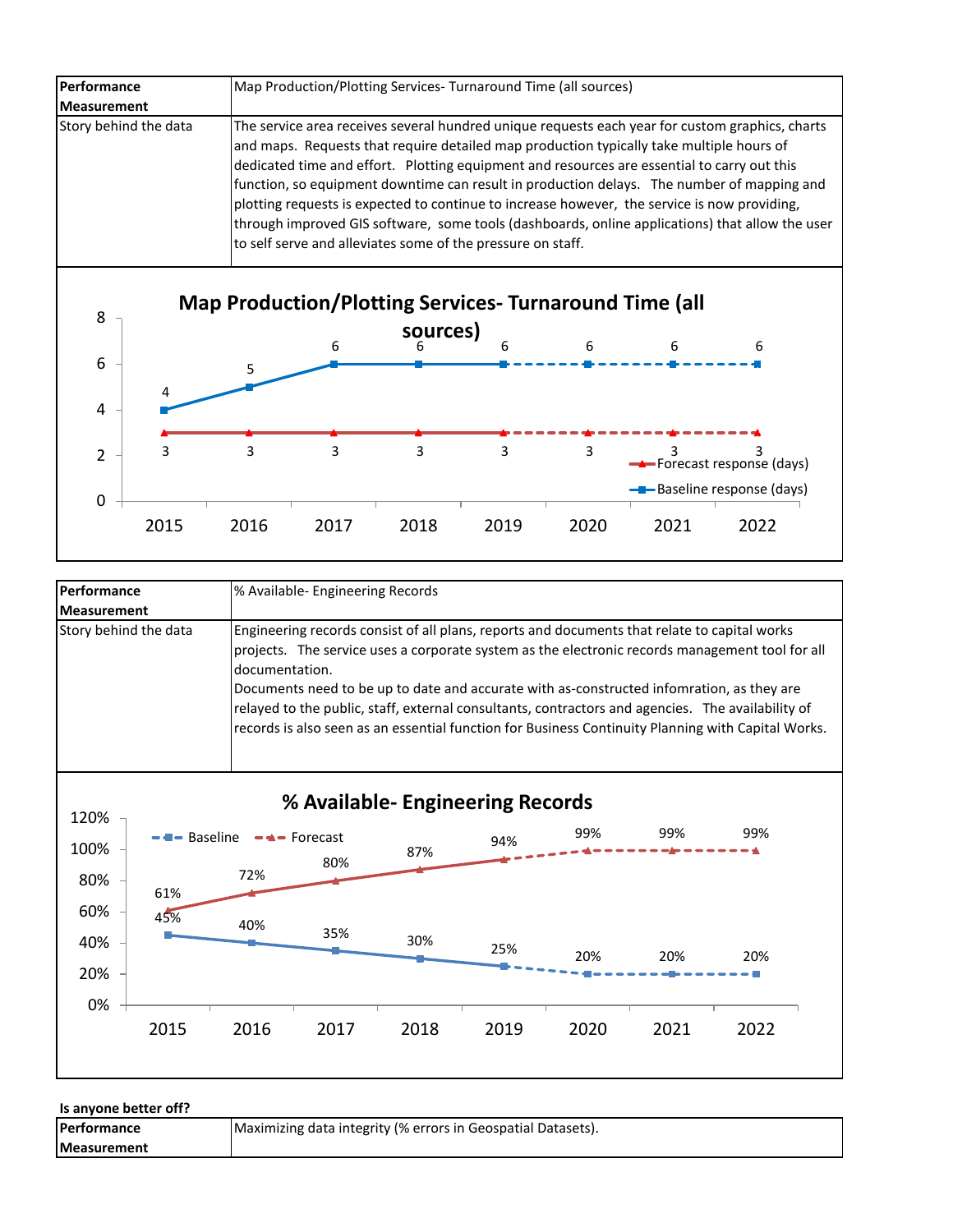